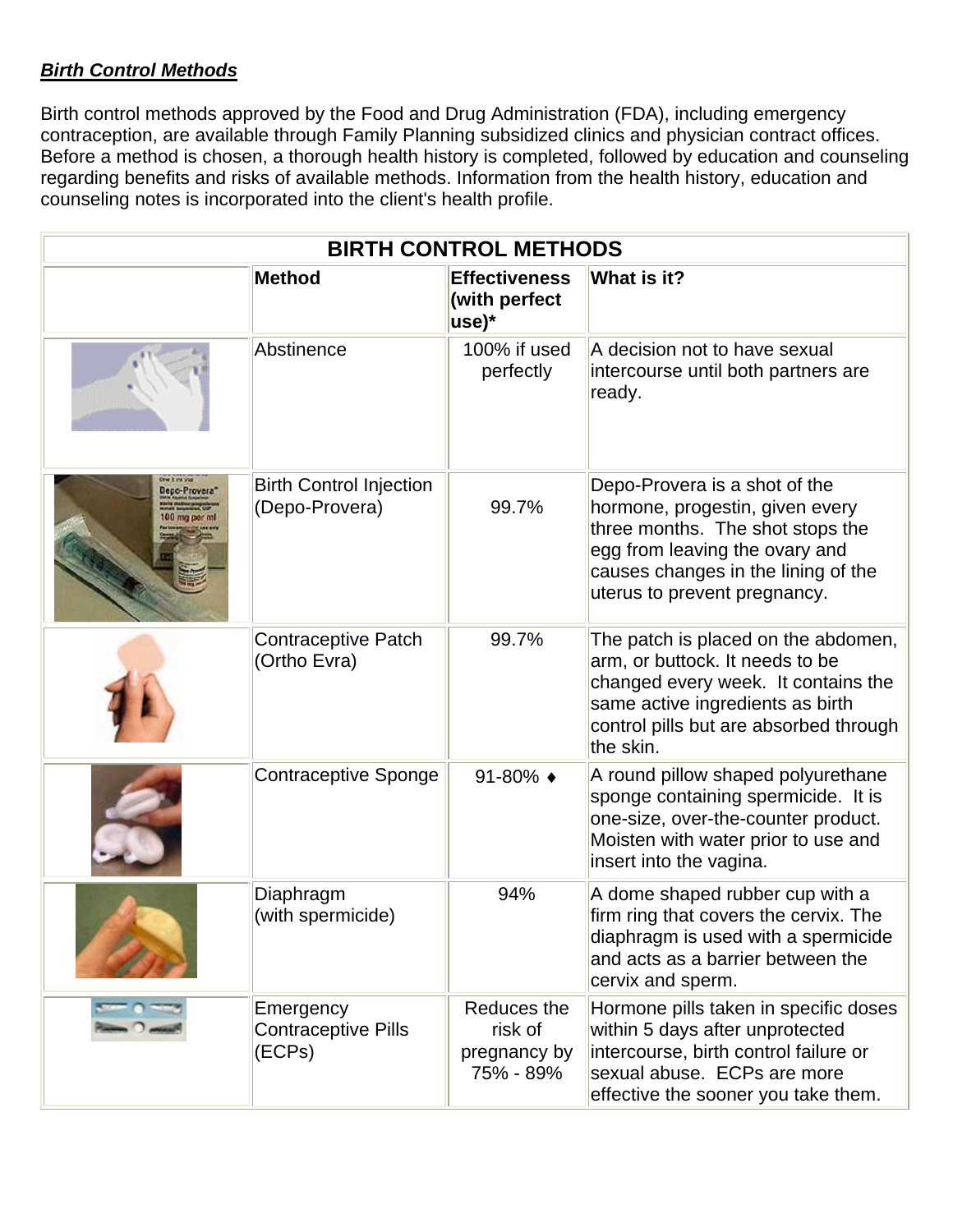| FemCap                                                       | 91-74% $\bullet$ | A sailor hat shaped silicone cap that<br>fits over the cervix. Use with<br>spermicide. Acts as a barrier between<br>the cervix and sperm.                                                                                                                                               |
|--------------------------------------------------------------|------------------|-----------------------------------------------------------------------------------------------------------------------------------------------------------------------------------------------------------------------------------------------------------------------------------------|
| <b>Female Condom</b>                                         | 95%              | A sheath made of polyurethane with<br>rubber rings at each end. The closed<br>end is inserted into the vagina. The<br>condom covers the cervix, vagina,<br>and outer area of the vagina.                                                                                                |
| <b>Fertility Awareness</b><br>and Natural Family<br>Planning | 91-99%           | A combination of methods that help to<br>detect the fertile days of the<br>menstrual cycle. To prevent<br>pregnancy, couples abstain from sex<br>or use barrier birth control methods<br>during fertile days. To start a<br>pregnancy, couples time intercourse<br>during fertile days. |
| <b>IUD</b><br>(Paragard)                                     | 99.4%            | A plastic device, with copper wire and<br>string attachment, placed into the<br>uterus. It is thought to stop the egg<br>and sperm from meeting, or to<br>change the lining of the uterus to<br>prevent a pregnancy.                                                                    |
| <b>IUS</b><br>(Mirena)                                       | 99.9%            | The Intrauterine System (IUS) is a<br>small plastic device with the<br>hormone, levonorgestrel. The IUS is<br>placed into the uterus and the<br>hormone is slowly released into the<br>uterus to prevent a pregnancy.                                                                   |
| Lea's Shield                                                 | 91-74% $\bullet$ | Oval shaped silicone device used<br>with spermicide. It is one-size<br>product available by prescription.<br>Insert into the vagina to cover the<br>cervix. Acts as a barrier between the<br>cervix and sperm.                                                                          |
| Male Condoms<br>(rubbers)                                    | 98%              | A sheath that covers the penis and<br>stops the sperm from entering the<br>uterus to prevent pregnancy and to<br>decrease the transmission of sexually<br>transmitted diseases. Latex or<br>polyurethane condoms are the most<br>effective condoms.                                     |